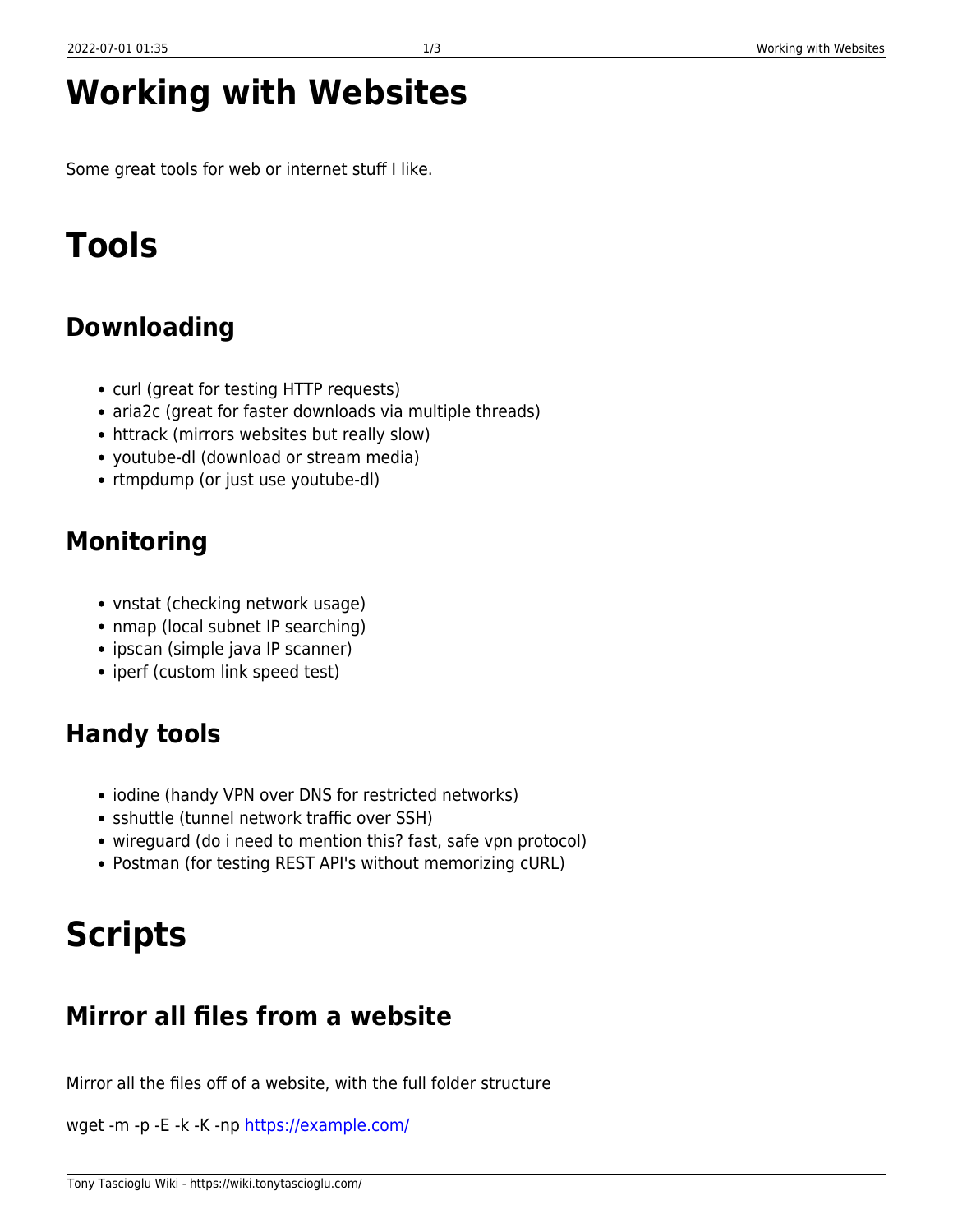#### **Save websites as shortcuts**

On Windows, you can save links to websites. In Linux, Ctrl+S and drag/drop just save the HTML.

Well, turns out you can make .desktop files to just link to websites. Here's the jankjank script to easily make desktop files.

```
echo "[Desktop Entry]" >> "$1.desktop"
echo "Encoding=UTF-8" >> "$1.desktop"
echo "Name=$1" >> "$1.desktop"
echo "Type=Link" >> "$1.desktop"
echo URL="$2" >> "$1.desktop"
echo "Icon=text-html" >> "$1.desktop"
```
Parameter 1 is the name of the shortcut and file, parameter 2 is the actual URL. Change icon and other params as you see fit.

Save as a bash function or as a script. Usage:

bash link.sh "TonyWiki" "https://wiki.tonytascioglu.com"

#### **Tunneling stuff**

#### **Files over SSH**

- SFTP
- $\bullet$  SCP
- SSHFS (FUSE for SFTP)
- Rsync

#### **Others**

- SSHuttle (VPN over SSH)
- NetCat (just yeet stuff across systems)
- Rclone (for other cloud)
- S3FS (for when I need more disk space through B2)